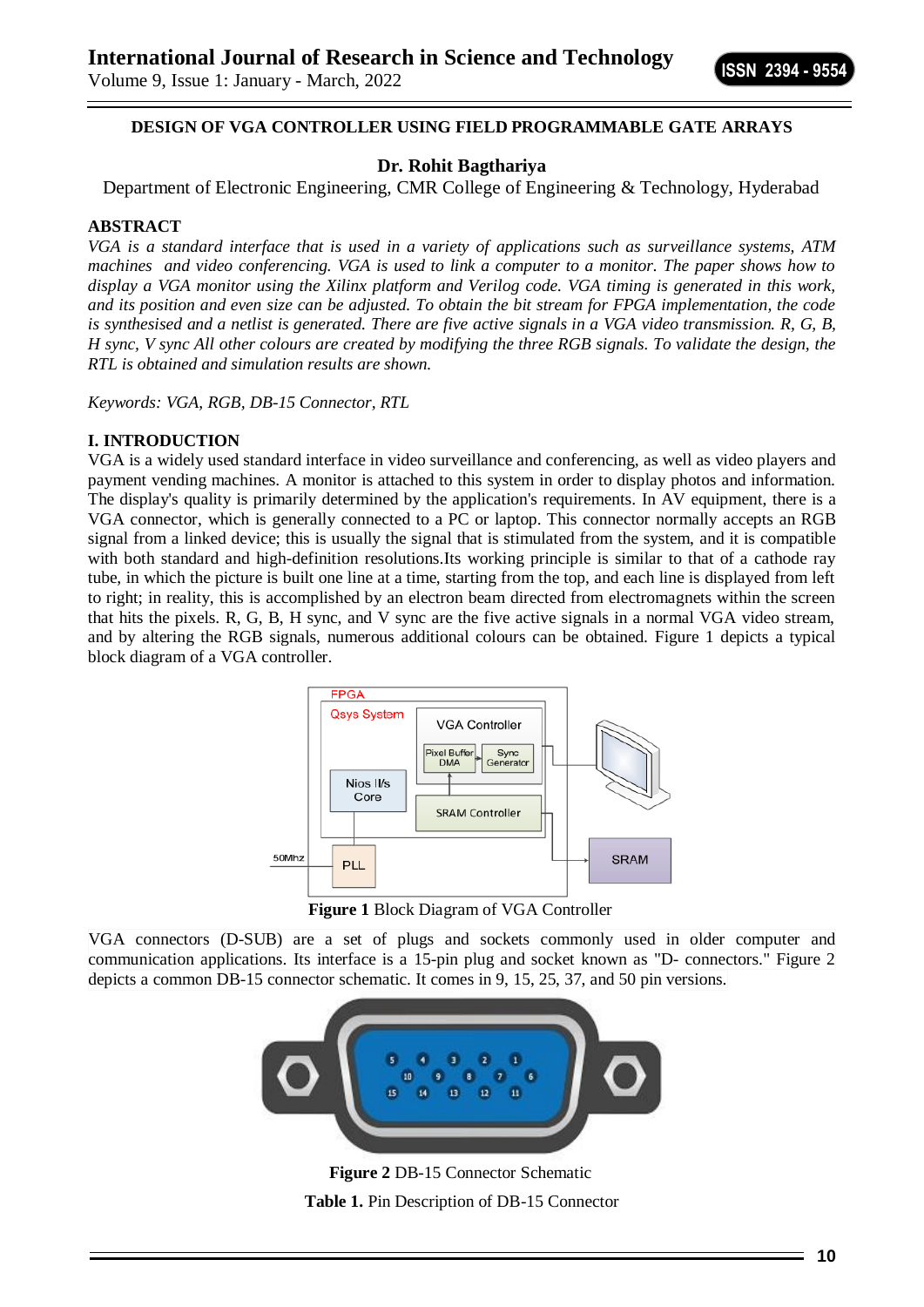Volume 9, Issue 1: January - March, 2022

| <b>Pin Number</b> | <b>Description</b>   |
|-------------------|----------------------|
|                   | Red                  |
| 2                 | Green                |
| 3                 | Blue                 |
| 13                | Horizontal Sync      |
| 14                | <b>Vertical Sync</b> |
| 6,7,8,10,11       | <b>GND</b>           |
| 4,5,9,12,15       | No Connection        |

#### **II. VGA SIGNAL DESCRIPTION**

**VGA is a** three row 15 pin connector equipped with screw type locking mechanism. It transmits analog component of RGBHV video signal and DDC data. Signal loss is dominant as the length of the wire is enhanced. A typical video signal attained VGA connector comprises of the following five components: (i) Horizontal sync: digital signal, that scans a row,(ii)Vertical sync: digital signal, that scans an entire frame, (iii) Red (R): Analog signal (0-0.7 v), used to control the color,( iv)Green (G): Analog signal (0-0.7 v), used to control the color and (v) Blue (B): Analog signal (0-0.7 v), used to control the color. Different colors can be generated by altering the analog levels of the three RGB signals. Based on the values of the signals R, G, B one of the eight color will be displayed on the monitor listed in figure3

| R | G | в | Color        |
|---|---|---|--------------|
| 0 |   |   | <b>Black</b> |
|   |   |   | Blue         |
| 0 |   |   | Green        |
| n |   |   | Cyan         |
|   | ∩ |   | Red          |
|   |   |   | Magenta      |
|   |   |   | Yellow       |
|   |   |   | White        |

**Figure 3** Display Color Codes

H-Sync: The h-sync pulse is an active low pulse which indicates the end of one line display in the VGA Monitor. In a typical 640x480 display, the display consists of 480 lines. Each line consists of 640 pixels and a h-sync pulse should contain 640 pixels information which is to be displayed in one line. A hsync signal is classified into four regions namely (a) Pulse width  $(T_{pw})$  (b) front porch  $(T_{fp})$  (c) display time  $(T_{disp})$  and (d) back porch  $(T_{bp})$  One full period of the hsync signal divided into 4 regions:



During the time  $T_{\text{pw}}$ , the electron beam returns to left edge, video signal is disabled and the h-sync and vsync also found to be low. In  $T_{fp}$  duration the display portion of the monitor is not reached and the video signal is still disabled. The time of the signal in which pixel information is provided is displayed on the screen in the region  $T_{disp}$ . The time beyond which there is no display is termed as back porch time.

V-Sync: The v-sync pulse is also an active low pulse, indicating the end of one full frame. Inside display time of one v-sync pulse there will be 480 h-sync pulses. Similar to the h-sync pulse, v-sync pulse is also comprises of four regions namely Pulse width, front porch, display time and back porch.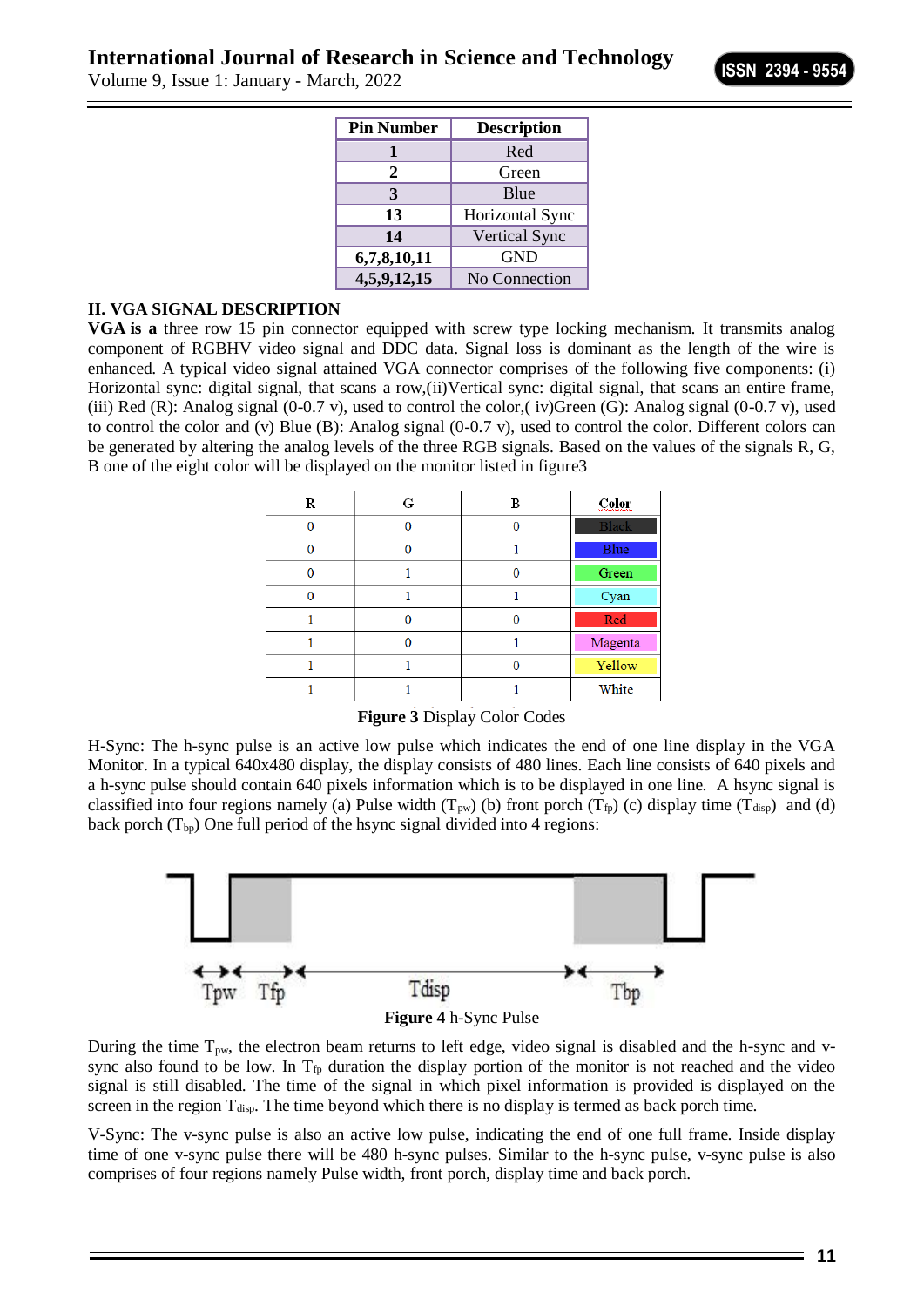Volume 9, Issue 1: January - March, 2022



**Figure 5** H-Sync AND V-Sync

# **III. RESULTS AND DISCUSSION**

For implementing the VGA Controller different modules such as RGB, horizontal\_Sync. Vertical\_Sync, Clock has been obtained using Verilog programming in Xilinix ISE platform. RTL of each module is generated to verify the design. Testbenches has been created to validate the design through simulation waveform.

### **a. RTL Diagram of VGA**

The RTL diagram of VGA is generated in Xilinx ISE tool after the synthesis. From the RTL diagram shown in figure 6 it can be clearly seen that the VGA controller consists of the horizontal sync, Vertical sync, RGB module and a clock module.



**Figure 6** RTL Digaram of VGA Module

# **b. RTL Diagram of Horizontal Sync**

Figure7.a and 7.b shows the RTL diagram for Horizontal Sync.



**Figure 7.**a RTL Digaram of Horizontal Sync Module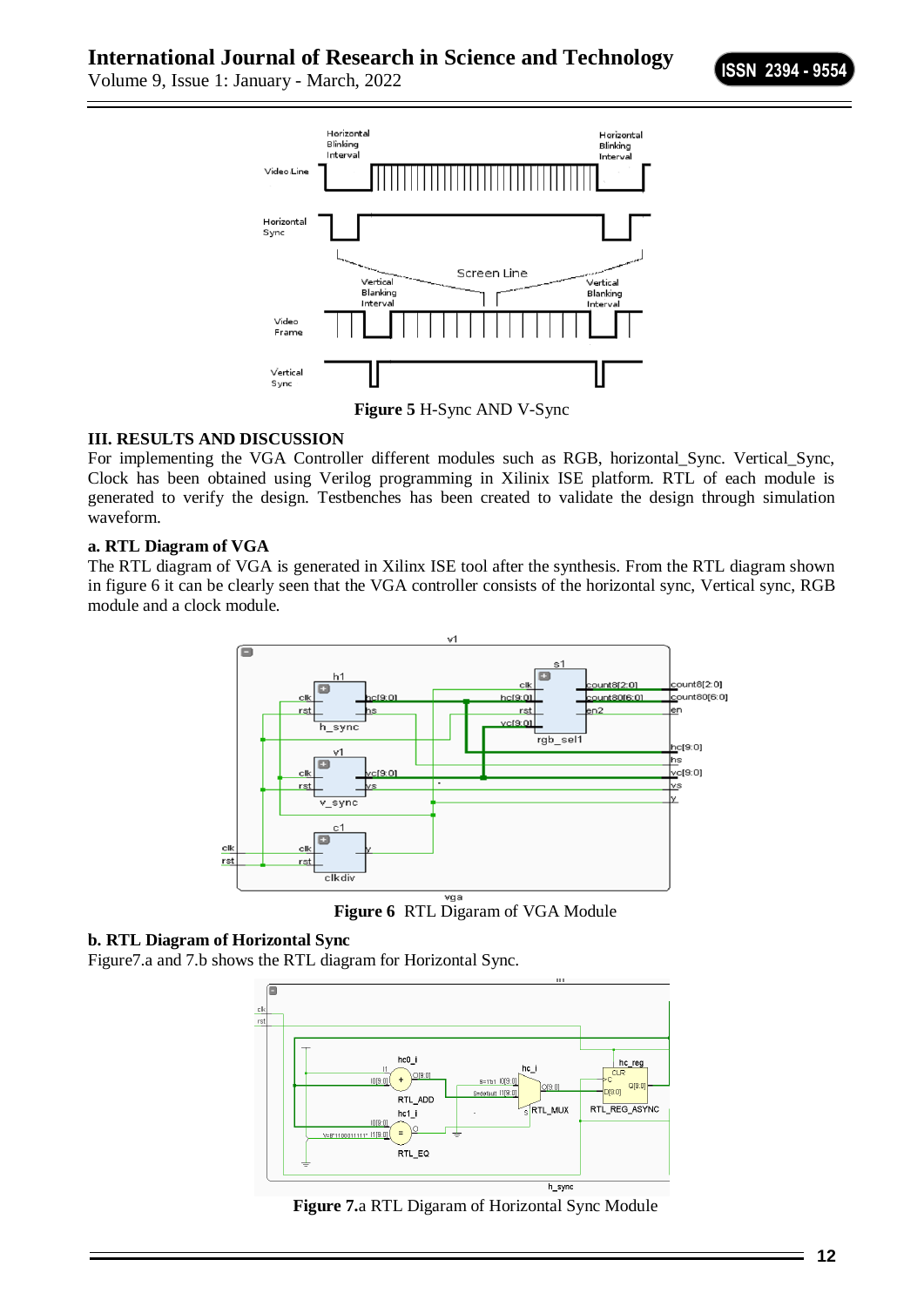Volume 9, Issue 1: January - March, 2022



**Fig.7.**b RTL Digaram of Horizontal Sync Module





**Fig.8** RTL Digaram of Vertical Sync Module





**Figure 9** RTL Digaram of RGB Module

Ξ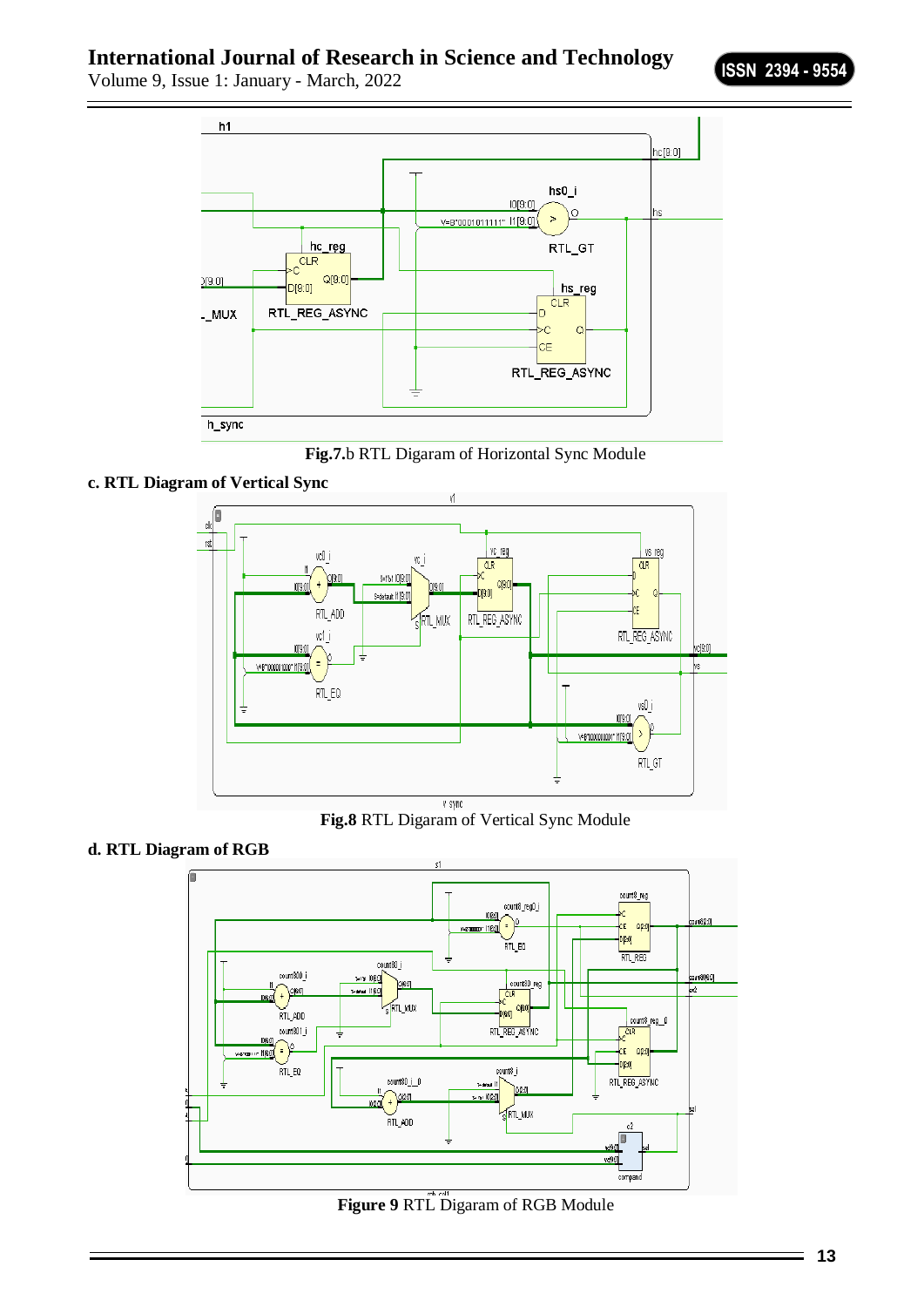Volume 9, Issue 1: January - March, 2022

### **e. RTL Diagram of Compand:**



**Figure 10** RTL Digaram of Compand Module

### **f. Simulation Waveform:**

To validate the design of VGA controller different inputs are applied through testbench and simulation waveforms are obtained.



**Figure 11 Simulation Waveform with Vs=1 and Hs=0** 

From the simulation waveform output shown in figure11 and 12 it can be noted that the controller generates the time sequence with respect to the horizontal sequence and vertical sequence set values. Using the time sequence different color bars are generated when its implemented with FPGA. The following figure shows the resultant color bars that is generated with respect to the generated time sequence and horizontal sequence set values

| 刊            |                                                                                                          |             |          |        |  |                            |                                                                                                                        |              |                                                                                                       |          |                      |       |        |                              |    | 988.460 |
|--------------|----------------------------------------------------------------------------------------------------------|-------------|----------|--------|--|----------------------------|------------------------------------------------------------------------------------------------------------------------|--------------|-------------------------------------------------------------------------------------------------------|----------|----------------------|-------|--------|------------------------------|----|---------|
| 鳯            | <b>Name</b>                                                                                              | Value       |          | 750 ns |  | $ 800$ ns                  |                                                                                                                        | 850 ns       |                                                                                                       | $900$ ns |                      |       | 950 ns |                              |    | 1,00    |
| $Q+$         | 15 dk                                                                                                    | $\mathbf 0$ |          |        |  |                            |                                                                                                                        |              |                                                                                                       |          |                      |       |        |                              |    |         |
| $Q-$         | <b>ill</b> , rst                                                                                         | $\mathbf 0$ |          |        |  |                            |                                                                                                                        |              |                                                                                                       |          |                      |       |        |                              |    |         |
|              | $\blacksquare$ $\blacksquare$ $\blacksquare$ $\blacksquare$ $\blacksquare$ $\blacksquare$ $\blacksquare$ | 0001100010  |          |        |  |                            |                                                                                                                        |              |                                                                                                       |          |                      |       |        |                              | Kо |         |
|              | 图 Vc[9:0]                                                                                                | 0000110001  | 000      | 000    |  | $\overline{000}\times 000$ | (000)                                                                                                                  | $000 \times$ |                                                                                                       |          | (оош ) (офш ) (оош ) | Х оов | 000    | $\overline{\phantom{a}}$ 000 | ĸп |         |
|              | $\mathbb{U}$ hs                                                                                          | 1           |          |        |  |                            |                                                                                                                        |              |                                                                                                       |          |                      |       |        |                              |    |         |
|              | T.<br>vs                                                                                                 |             |          |        |  |                            |                                                                                                                        |              |                                                                                                       |          |                      |       |        |                              |    |         |
|              | $\blacksquare$ $\blacksquare$ count 80[6:0]                                                              | 0110001     | $01\Box$ |        |  |                            | $\overline{010}$ $\overline{010}$ $\overline{010}$ $\overline{010}$ $\overline{010}$ $\overline{010}$ $\overline{010}$ |              | $\overline{010}$ $\overline{010}$ $\overline{010}$ $\overline{010}$ $\overline{010}$ $\overline{010}$ |          |                      |       |        | $010 \times 010$             | kо |         |
| 它            | $U_{\cdot}$ [6]                                                                                          | 0           |          |        |  |                            |                                                                                                                        |              |                                                                                                       |          |                      |       |        |                              |    |         |
|              | $W$ [5]                                                                                                  | 1           |          |        |  |                            |                                                                                                                        |              |                                                                                                       |          |                      |       |        |                              |    |         |
| 白嘴           | U. [4]                                                                                                   |             |          |        |  |                            |                                                                                                                        |              |                                                                                                       |          |                      |       |        |                              |    |         |
| r.           | U. [3]                                                                                                   | 0           |          |        |  |                            |                                                                                                                        |              |                                                                                                       |          |                      |       |        |                              |    |         |
|              | $\mathbb{U}_n$ [2]                                                                                       | 0           |          |        |  |                            |                                                                                                                        |              |                                                                                                       |          |                      |       |        |                              |    |         |
|              | $W_1$ [1]                                                                                                | $\mathbf 0$ |          |        |  |                            |                                                                                                                        |              |                                                                                                       |          |                      |       |        |                              |    |         |
| $\mathbb{H}$ | $\mathbb{U}$ [0]                                                                                         | 1           |          |        |  |                            |                                                                                                                        |              |                                                                                                       |          |                      |       |        |                              |    |         |
|              | <b>ED</b> M count8[2:0]                                                                                  | 000         |          |        |  |                            |                                                                                                                        | 000          |                                                                                                       |          |                      |       |        |                              |    |         |
|              | ∐ en                                                                                                     | $\mathbf 0$ |          |        |  |                            |                                                                                                                        |              |                                                                                                       |          |                      |       |        |                              |    |         |
|              | ™ y                                                                                                      | 0           |          |        |  |                            |                                                                                                                        |              |                                                                                                       |          |                      |       |        |                              |    |         |

**Figure 12** Simulation Waveform with Vs=0 and Hs=1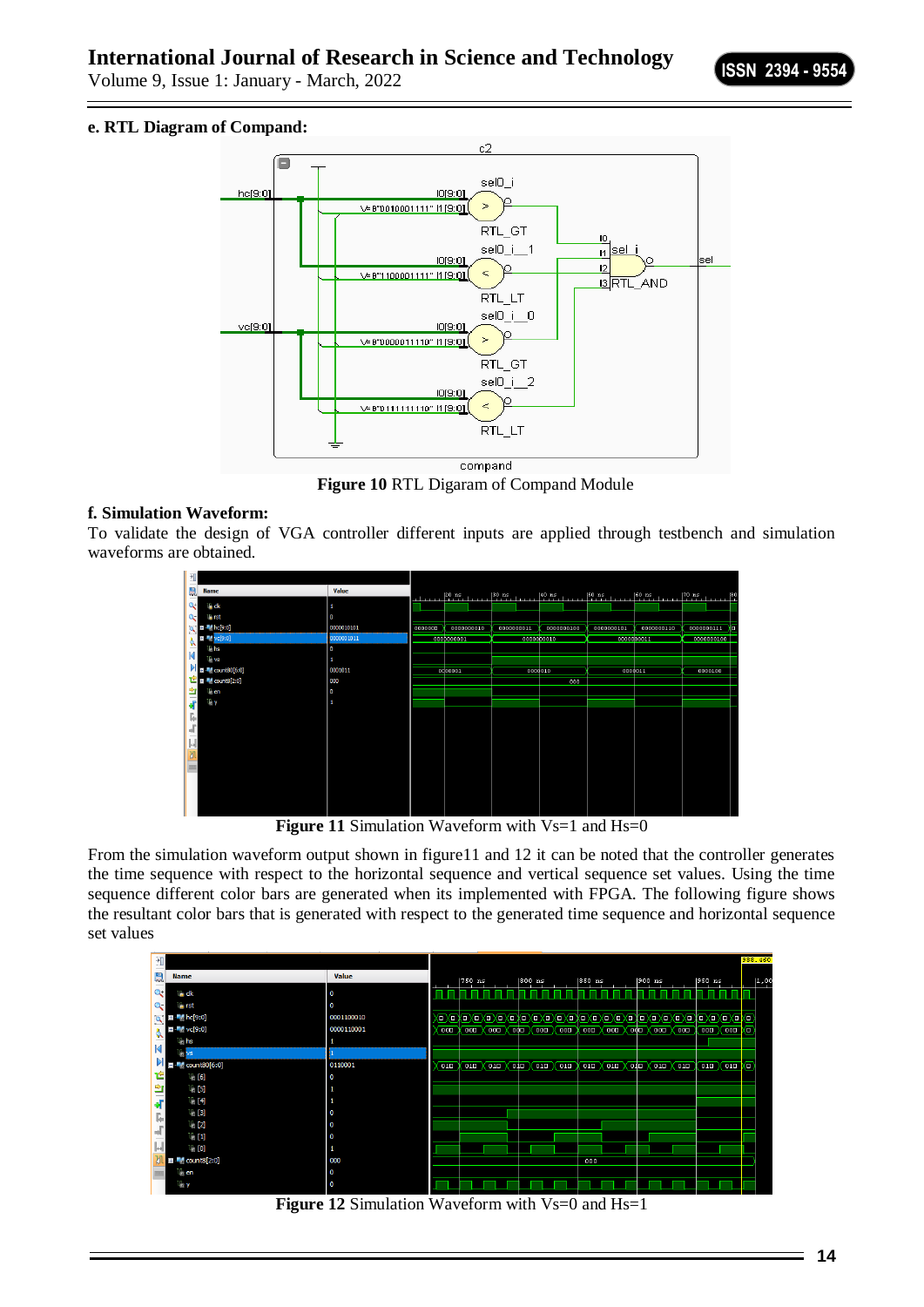Volume 9, Issue 1: January - March, 2022

Figure13 shows the resultant color bars that is generated with respect to the generated time sequence and horizontal sequence set values when connected to display monitor using FPGA implementation



**Figure 13** Resultant Color Bar in Response to Timing, Hsync and Vsync

### **IV. CONCLUSION**

In this paper Video Graphic Array which is a standard interface VGA which is used in different application such as surveillance systems, ATM machines, and video conferencing is presented. The model is designed using Verilog hardware description language. The code is synthesized netlist is obtained in the form of bit stream which is finally implemented in FPGA. Rigorous simulation studies are performed in order to validate the design.

### **REFERENCES**

- 1. Anand K. Pathrikar and Pooja M. Bhangale, "Design of VGA Display System Based on CPLD and SRAM", Journal of Information Knowledge and Research in Electronics and Communication, vol. 02, no. 02, ISSN 0975-6779.
- 2. Dash, C. S and Prabaharan S.R.S., 2019 Science and Technological Understanding of Nano-ionic Resistive Memories (Re-RAM). Nanoscience and Nanotechnology-Asia 2019, Vol.9,pp.444-461.
- 3. Dash, C. S and Prabaharan S.R.S., 2018 Nano Resistive Memory (Re-RAM) Devices and its Applications, Reviews on Advanced Material science, Vol. 58, pp. 248-270.
- 4. Dash, C. S, Sahoo, S. and Prabaharan S.R.S., 2018. Resistive Switching and Impedance Characteristics of M/TiO2-x/TiO2/M Nanoionic Memristor. Solid State Ionics, Vol. 324, pp. 218-225.
- 5. J. Gajanayake, Luo Fang Lin, Gooi Hoay Beng, So Ping Lam, and Siow Lip Kian, "Extended boost Zsource inverters," in 2009 IEEE Energy Conversion Congress and Exposition, 2009, no. 072, pp. 3845– 3852.
- 6. K. S. and P. Sarathi Subudhi, "PV fed Water Pumping System in a Smart Home," Int. J. Eng. Technol., vol. 7, no. 3, p. 1565, Jul. 2018.
- 7. Mukherjee, S. Krithiga, and P. S. Subudhi, "Investigation of a PV Fed Improved Smart Home EV Battery Charging System using Multi Output Hybrid Converter," Int. J. Renew. ENERGY Res., vol. 9, no. 2, pp. 692–703, 2019.
- 8. Muthulakshmi, S. Dash, C. S and Prabaharan S.R.S.,2018 Memristor augmented approximate adders and subtractors for image processing applications: An approach. Int. J. Electron. Commun. (AEÜ), Vol. 91, pp. 91–102.
- 9. N. Sujitha, P. S. Subudhi, S. Krithiga, S. Angalaeswari, T. Deepa, and D. Subbulekshmi, "Grid tied PV system using modular multilevel inverter," Int. J. Power Electron. Drive Syst., vol. 10, no. 4, pp. 2013– 2020, 2019.
- 10. Niveditha Yadav, M. YaseenBasha, S Rohith and H Venkateshkumar, "Algorithm to Design VGA Controller on FPGA Board", IOSR Journal of VLSI and Signal Processing (IOSR-JVSP), vol. 6, no. 6, Nov. - Dec. 2016.